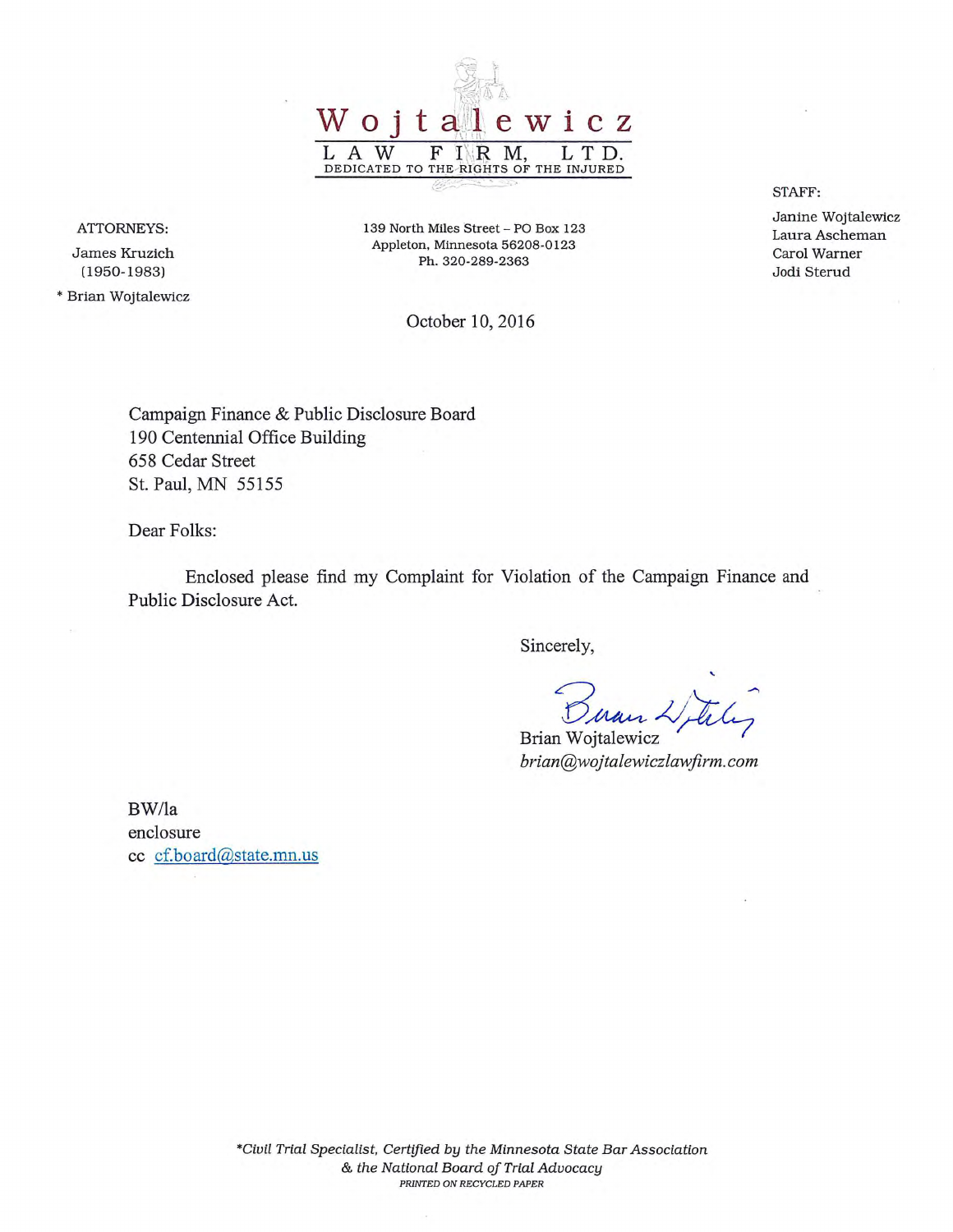# **Campaign Finance &<br>Public Disclosure Board**





190 Centennial Office Building, 658 Cedar St, St Paul, MN 55155 www.cfboard.state.mn.us

## **Complaint for Violation of the Campaign Finance and Public Disclosure Act**

All information on this form is confidential until a decision is issued by the Board. A photocopy of the entire complaint, however, will be sent to the respondent.

#### $ln$  formation about complaint filer

Name of Brian Wojtalewicz

Address 2095 ll0th St. SW . The set of the set of the set of the set of the set of the set of the set of the set of the set of the set of the set of the set of the set of the set of the set of the set of the set of the set

City, state,  $\Delta$  Appleton, MN 56208  $\Delta$  Telephone 320-760-8416

#### ldentify person/entity you are complaining about

| Name of person/entity<br>being complained about    |  |  | Tim Miller and THREE ENTITIES. | (See attached) |  |
|----------------------------------------------------|--|--|--------------------------------|----------------|--|
| <b>Address</b>                                     |  |  |                                |                |  |
| City, state, zip                                   |  |  |                                |                |  |
| Title of respondent (If applicable)                |  |  |                                |                |  |
| Board/Department/Agency/District # (If legislator) |  |  |                                |                |  |
| Legislative District 17A                           |  |  |                                |                |  |

Signature of person filing complaint

Send completed form to:

Campaign Finance & Public Disclosure Board 190 Centennial Office Building 658 Cedar Street St. Paul, MN 55155

If you have questions:

......

Call 651-539-1190, 800-657-3889, or for TTY/TDD communication contact us through the Minnesota Relay Service at 800-627-3529. Board staff may also be reached by email at cf.board@state.mn.us.

> This document is available in alternative formats to individuals with disabilities by calling 651-539-1180, 800-657-3889, or through the Minnesota Relay Service at 800-627-3529 .

 $Oc \leftarrow \frac{10}{\text{Date}}$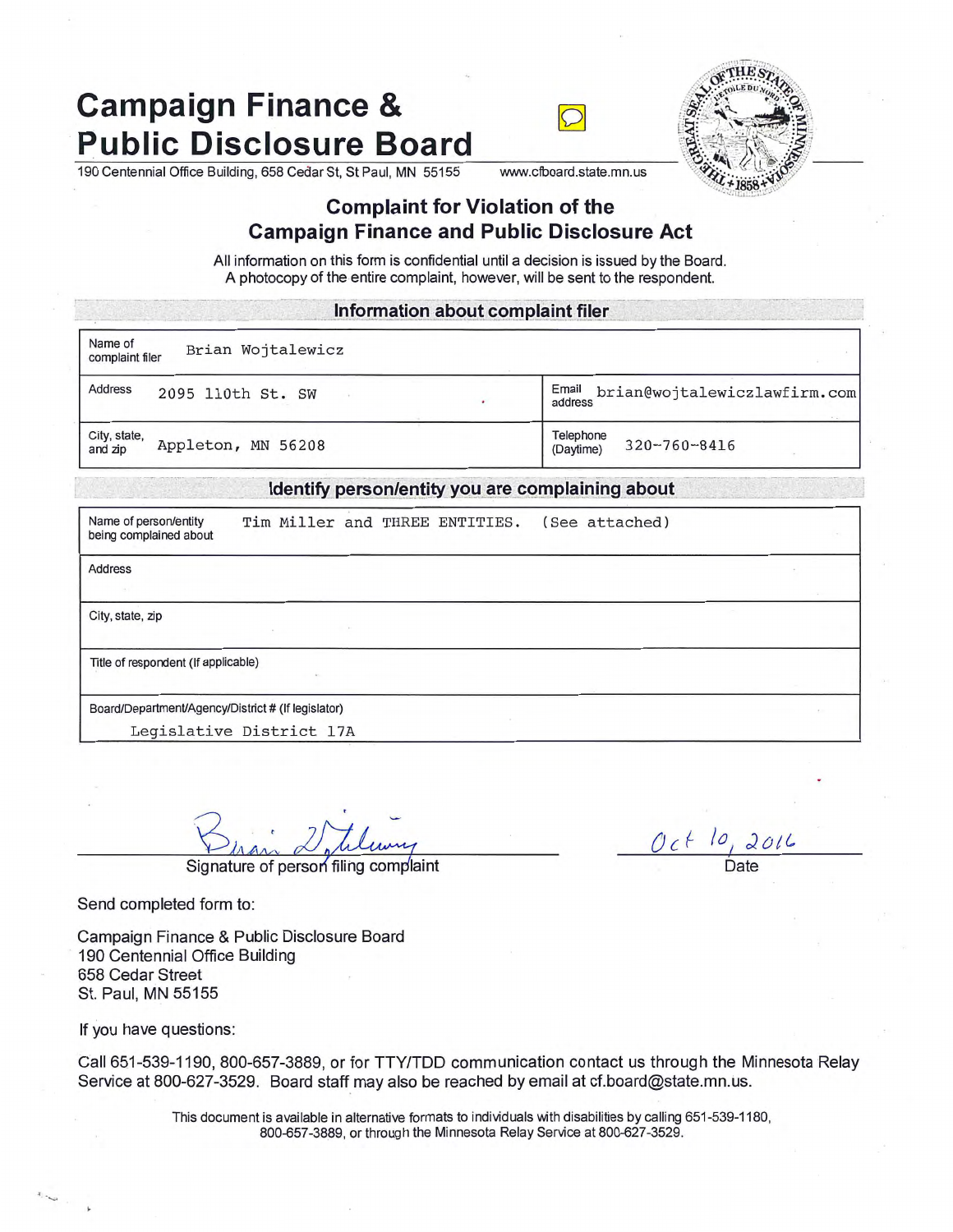Give the statutory cite to the section of Chapter 10A, Chapter 211B, or Minnesota Rules you believe has been violated:

You will find the complete text of Chapter 10A, Chapter 211B, and Minnesota Rules chapters 4501 - 4525 on the Board's website at www.cfboard.state.mn.us.

#### **Nature of complaint**

Explain in detail why you believe the respondent has violated the campaign finance and public disclosure laws. Attach an extra sheet of paper if necessary. Attach any documents, materials, minutes, resolutions, or other evidence to support your allegations.

|                          | See attached explanation.                                                                                                                                                                                                                                 |
|--------------------------|-----------------------------------------------------------------------------------------------------------------------------------------------------------------------------------------------------------------------------------------------------------|
| $\sim$                   |                                                                                                                                                                                                                                                           |
|                          | A RECORD TO ANTEREST A RECORD TO A RECORD TO A RECORD TO A RECORD TO A RECORD TO A RECORD TO A RECORD TO A RECORD TO A RECORD TO A RECORD TO A RECORD TO A RECORD TO A RECORD TO A RECORD TO A RECORD TO A RECORD TO A RECORD<br>$\sim$                   |
| <b>Contract Contract</b> | AN ACTIVE A REFERENCE EXCEPT AND THE RESIDENT OF RESIDENCE AND A PARTY AND A PARTY AND A SUBJECT OF A RESIDENT OF THE RESIDENT OF PERSONS AN ARCHIVES AN ARCHIVES AN ARCHIVES AN ARCHIVES AN ARCHIVES AN ARCHIVES AN ARCHIVES<br><b>Contract Contract</b> |
|                          |                                                                                                                                                                                                                                                           |
|                          | ALSO INVESTIGATION CONTINUES INTO A REPORT OF THE CONTINUES INTO A RELEASED VANDALISE CONTINUES INTO A REPORT OF THE CONTINUES INTO A RELEASED PROCESS AND A VANAGE AND VANAGE AND VANAGE AND CONTINUES INTO A RELEASED FOR A                             |
|                          |                                                                                                                                                                                                                                                           |
| <b>Contractor</b>        | A GOOD CONTROLL OF CHAIN CONTROL CONTROLL OF A GOOD COLLEGE INTO THE COLLEGE INTO A GOOD COLLEGE INTO A GOOD COLLEGE INTO A GOOD COLLEGE INTO A GOOD COLLEGE INTO A GOOD COLLEGE INTO A GOOD COLLEGE INTO A GOOD COLLEGE INTO                             |
|                          |                                                                                                                                                                                                                                                           |
|                          |                                                                                                                                                                                                                                                           |
|                          |                                                                                                                                                                                                                                                           |

Minnesota Statutes section 10A.022, subdivision 3, describes the procedures required for investigating complaints. A full description of the complaint process is available on the Board's website.

Briefly, the Board will notify you when it has received your complaint. The Board must send a copy of the complaint to the respondent. Complaints and investigations are confidential. Board members and staff cannot talk about an investigation except as required to carry out the investigation or to take action in the matter. After the Board issues a decision, the record of the investigation is public.

The law requires a complaint to go through two stages before the Board can begin an investigation: a prima facie determination and a probable cause decision. If the complaint does not pass one of the stages, it must be dismissed.

The Board has 10 business days after receiving your complaint to determine whether the complaint is sufficient to allege a prima facie violation of the campaign finance laws. If the Board determines that the complaint does allege a prima facie violation, the Board has 45 days to decide whether probable cause exists to believe a violation that warrants a formal investigation has occurred. Both you and the respondent have the right to be heard on the issue of probable cause before the Board makes this decision. The Board will notify you if the complaint moves to the probable cause stage.

If the Board determines that probable cause does not exist, the Board will dismiss the complaint. If the Board determines that probable cause exists, the Board will start an investigation. The Board will send you monthly updates regarding the status of the investigation. At the end of the investigation, the Board will offer you and the respondent the opportunity to be heard before the Board makes a final decision.

In most cases, the Board will issue findings, conclusions, and an order as its decision. For a spending or contribution limits violation, the Board can enter into a conciliation agreement with the respondent instead of issuing findings, conclusions, and an order. The Board's final decision will be sent to you and posted on the Board's website.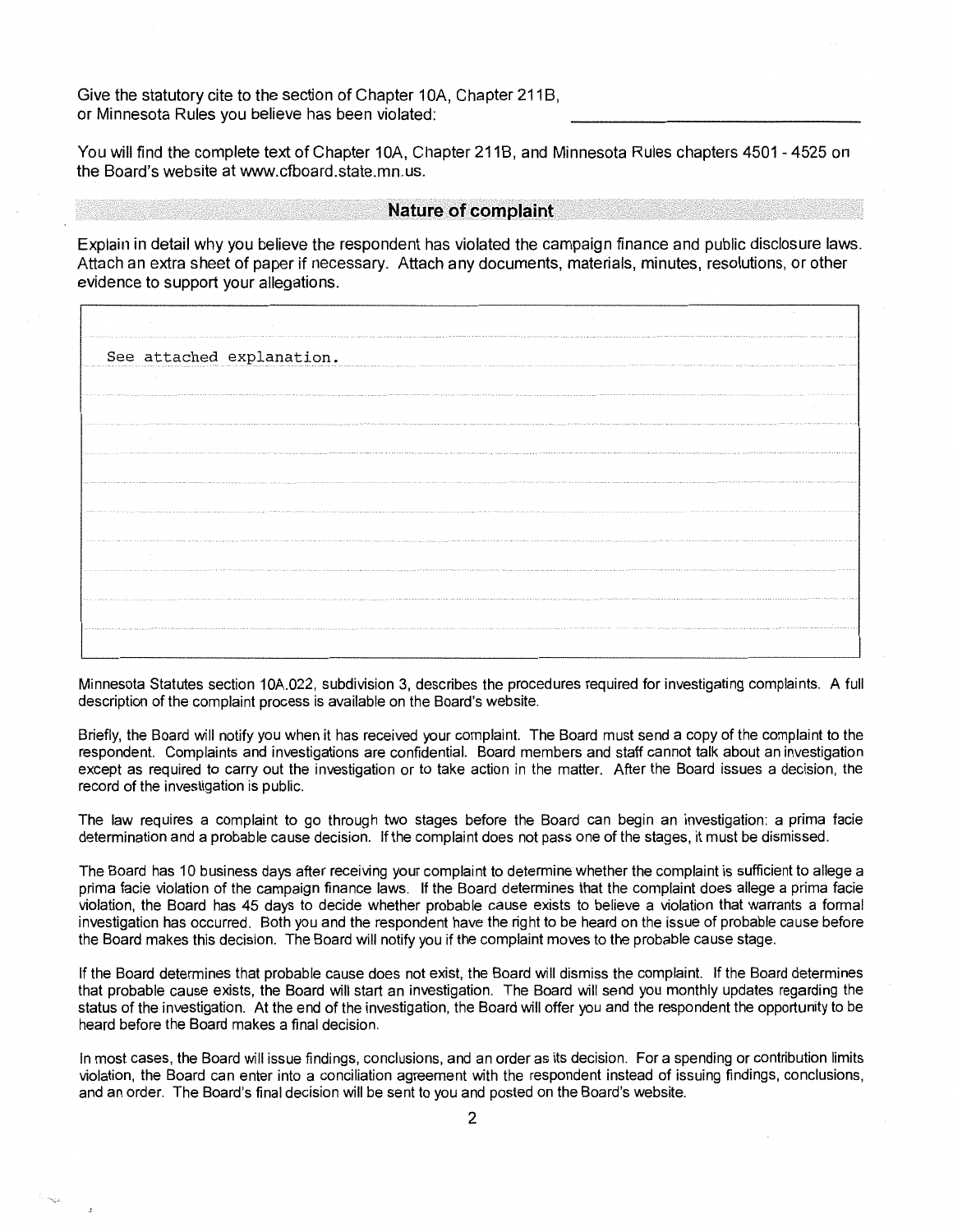### PERSON AND ENTITIES I AM COMPLAINING ABOUT:

- 1. Tim Miller, Republican Candidate for House District 17 A.
- 2. The Tim Miller Campaign Committee for House District 17A.
- 3. The Southern Minnesota Beet Sugar Cooperative PAC (Reg. 30221).
- 4. The Renville County RPM (Reg. 20237).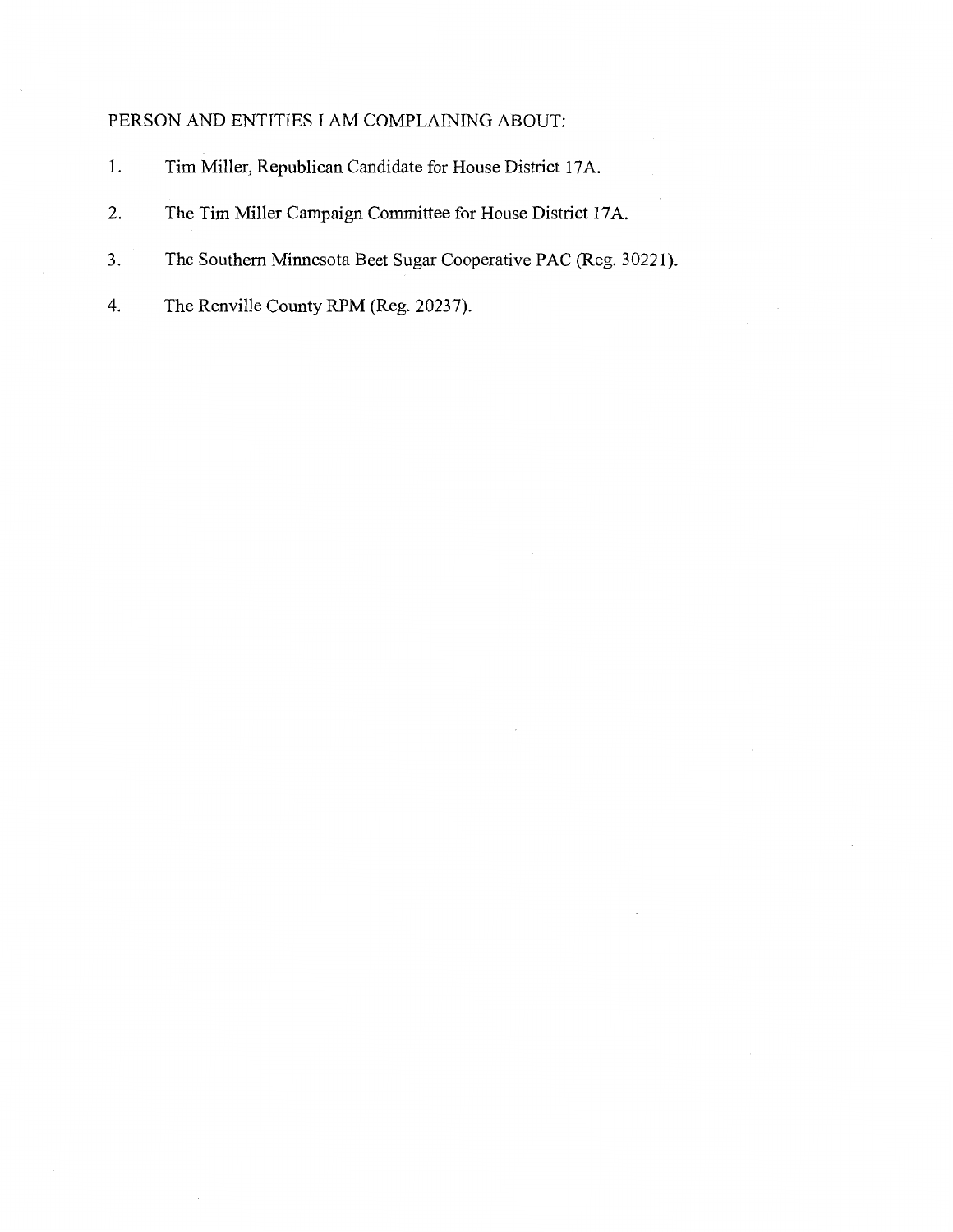On July 17, 2016 Tim Miller's campaign committee reported receipt of a \$4,500 donation by the Renville County RPM (Reg. 20237). This is in addition to a donation of \$500 received on June 14, 2016.

On July 18, 2016 Renville County RPM (Republican Party of Minnesota?) received a donation of \$5000 from the state account of the Southern Minnesota Beet Sugar Cooperative PAC, Reg. # 30221 (SMBSC PAC). Also, on July 18, 2016, Renville County RPM reported giving a donation of \$4,500 to the Tim Miller committee. Again, the Tim Miller campaign committee reported to have received this contribution on July 17, 2016.

Renville County RPM did not have the funds in their account to write a \$4,500 donation to the Tim Miller committee on July 17, 2016, without the receipt of the \$5,000 contribution by SMBSC-PAC on July 18, 2016.

Renville County RPM's beginning balance on January 1, 2016, was \$4228.17.

All of its non-itemized receipts, January 1, 2016 - July 18, 2016, totaled \$2496.00.

Total: \$6,724.17

Less expenditures:

January 1, 2016 - July 18, 2016 - Non-itemized expenditures: \$438.24 April 16, 2016 - Contribution to Andrew Lang committee: \$2,500.00 April 16, 2016 - Contribution to Tim Miller committee: \$500.00 April 19, 2016 - Renville County Agricultural Society (Fair Booth): \$210.00

Total possible cash on July 17, 2016 for Renville County RPM: \$3,075.93

It was not possible to write and deposit a check for \$4,500 to the Tim Miller Committee on July 17, 2016, as the Renville County RPM account would be negative by \$1,424.07

The timing and sequence of these transactions make the attempted illegal "wash" quite transparent. This contribution by SMBSC (Reg. 30221) to Renville County RPM (Reg. 20237) had to have been earmarked for the Tim Miller committee. **This is illegal under MN Statute 10A.16** 

https://www.revisor.mn.gov/statutes/?id=1 OA.16 http://www.cfboard.state.mn.us/issues/glossarv.pdf

Also, SMBSC (Reg. 30221) made a \$500 contribution to the Tim Miller committee on December 8, 2015. The \$5,000 given to Renville County RPM earmarked for the Tim Miller committee means SMBSC has contributed \$5,000 to the Tim Miller committee. This is \$4,000 above the legal limit of \$1,000.

Furthermore, the current Southern Minnesota Beet Sugar Cooperative Chairman of the Board, Kyle Peterson (elected chairman, possibly re-elected on December 4, 2015 http://www.agweek.com/news/minnesota/3904065-southern-minnesota-beet-sugar-cooperative-electsofficers) made personal contributions to the Tim Miller Committee of:

February 12, 2015- \$500.00 September 26, 2015 - \$250.00 December 24, 2015 - \$150.00 Total: \$900.00 to the Tim Miller committee.

Current Southern Minnesota Beet Sugar Cooperative Board Member Chris(topher) Long serves as the Chair of the SMBSC-PAC (Reg. 30221). He made a personal contribution to the Tim Miller committee on December 10, 2015 of \$250.00.